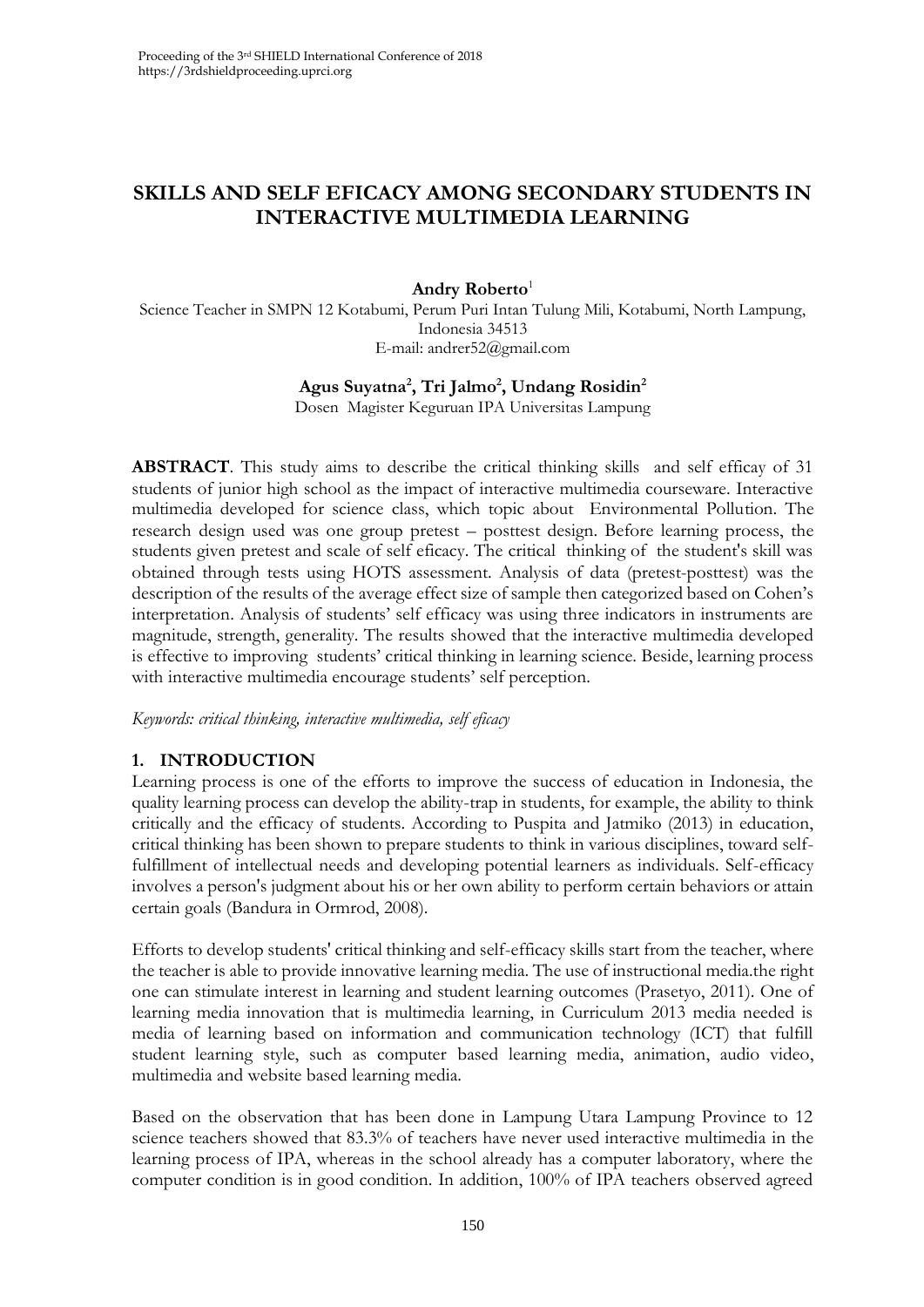that the use of interactive multimedia with the subject matter of Environmental Pollution can make it easier for students to understand the concepts of science in detail. The use of interactive multimedia can also address the problem of limitations in viewing polluted sources of environment and the location of the contaminated environment directly.

The problem faced by science teachers today is the limited media of learning that can improve students' critical thinking skills. Critical thinking is the embodiment of learning behavior especially related to problem solving (Liliasari, 2009, Fitriawati, 2010). Critical thinking can be achieved more easily if a person has dispositions and abilities that can be considered as the nature and characteristics of critical thinkers (Ennis, 2007). The use of appropriate learning media strongly supports the effective and efficient learning process. Learning media and good learning process will develop students' self-efficacy on science learning (Setyono, 2016). Efficacy is a self-assessment in which a person can do good or bad, right or wrong, can or can not do something (Azizah, 2014). In addition, self efficacy can also be interpreted as a belief that he can master the situation and obtain positive results (Bandura, 1997). Important sources that can be used by individuals in the formation of self-efficacy are the attitudes of experience of success, imitation, social persuasion, and Physiological & Emotion State(Friedman, 2006).

The purpose of this research is to produce interactive multimedia on Environmental Pollution material that can improve students' critical thinking and self efficacy. Based on the objectives, then compiled the problem formulation in this research, as follows:

- 1. How is the practicality of using interactive multimedia on environmental pollution material?
- 2. How is the effectiveness of using interactive multimedia on environmental pollution material?
- 3.

# **2. METHOD**

## *Research Design*

The design used is research development. The research procedure is done by using research and development stepaccording to Borg & Gall (1983: 775). The development procedure is divided into three stages of development, they are preliminary study stage, design and planning stage, and product evaluation of development result. Design a product trial using pretest-postest with control group design. The data of the students' critical thinking and self-efficacy assessment are qualitative data, and the data of the students' effectiveness test is the quantitative data seen from the students' pretest and posttest score.

## *Research Samples*

Sampling technique purposive sampling,schools were selected based on the consideration of researchers regarding the quality and location of the school. The research sample for the needs analysis involves 12 science teachers in six junior high schools in North Lampung District. The experimental test of the product in this research involves 2 science teachers and students of class VII A (control class) and VII C class (experimental class).

## *Instruments Research and procedures*

Instruments for needs analysis in the form of a questionnaire to find out what needs are needed in school to improve students' critical thinking and self-efficacy skills. Validation test instrument consisting of questionnaire of content suitability and quality of interactive media. Instrument of practicality test in the form of observation sheet of learning implementation, and student response questionnaire. Student activity observation sheet, this observation sheet was prepared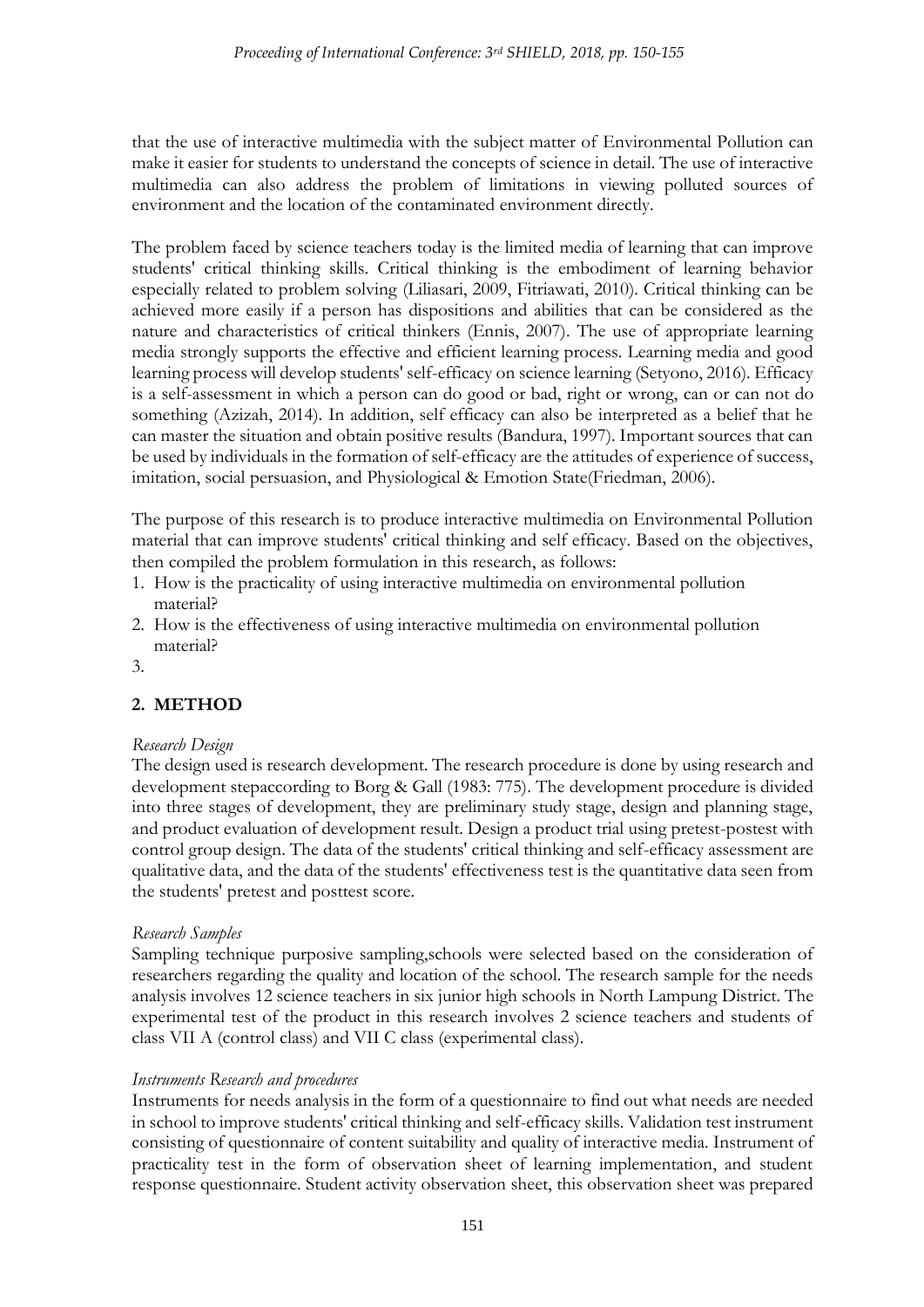by adopting the instrument developed by Sunyono (2012). The critical thinking-based test tools used include pretest and postes. Self-efficacy instrument in the form of a questionnaire adopted from Putrizal (2015).

The research procedure consists of three stages, the first stage is a preliminary study in which the researcher uses a questionnaire to reveal the current learning that encompasses: the use of interactive multimedia, the acquisition of interactive multimedia, the purpose of use, the student's response in learning, critical thinking skills and self-efficacy of the students. Stage design and development, conducted product manufacture and validation expert products interactive multimedia. Evaluation stage to know the practicality and effectiveness of interactive multimedia development end result.

## *Data*

Analysis of the data of interactive multimedia validity by calculating the average score of each validator, then change the average score of the value into a value with the criteria. The reference to change the score to five scale according to Ratumanan (2003) can be seen in Table 1 below.

|                | Table 1. Commentary percentage questionnaire |
|----------------|----------------------------------------------|
| Percentage     | Criteria                                     |
| $21.0 - 36.0$  | Invalid                                      |
| $37.0 - 52.0$  | Less valid                                   |
| $53.0 - 68.0$  | Valid enough                                 |
| $69.0 - 84.0$  | Valid                                        |
| $85.0 - 100.0$ | Very valid                                   |

Analysis self-efficacy data was adopted from Putrizal's research (2015) which can be seen in Table 2. Data analysis for critical thinking skills test using independent sample t-test, beside that data analysis result also supported by analysis of average score N-Gain.

| Table 2. Scoring on the scale of Self efficacy |                       |                       |                                    |  |  |
|------------------------------------------------|-----------------------|-----------------------|------------------------------------|--|--|
| $\mathbf{N}\mathbf{o}$                         | <b>Answer Options</b> | <b>Score Positive</b> | Negative<br><b>Statement Score</b> |  |  |
|                                                | <b>Always</b>         |                       |                                    |  |  |
|                                                | <b>Sometimes</b>      |                       |                                    |  |  |
|                                                | <b>Never</b>          |                       |                                    |  |  |

## **Table 2. Scoring on the scale of Self efficacy**

## **3. RESULTS AND DISCUSSION**

This development research produced a medium learning in the form of interactive multimedia focusing on improving critical thinking skills and fostering students' self-efficacy. Multimedia learning that has been implemented in schools is discussed in two aspects: practicality and effectiveness.

## *Aspect of Practicality Practical*

aspects are measured based on the implementation of learning and the response of learners in the experimental class. The implementation of learning with interactive multimedia is determined through an assessment of the syntax of learning, social systems, and reaction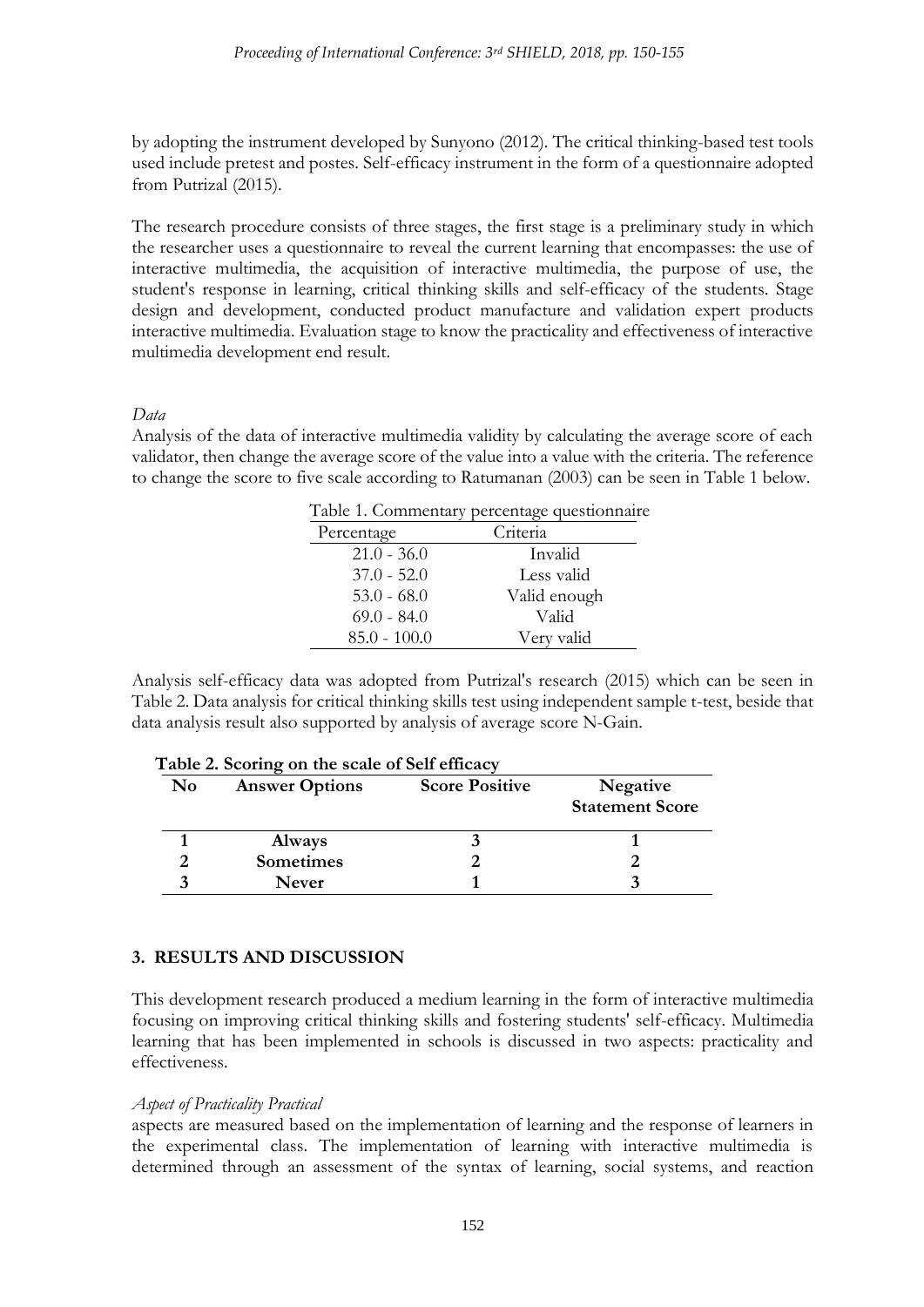principles. Assessment of the implementation is done by two science teachers as observers who observe the course of learning. The observations of two observers on the implementation of learning are shown in Table

| Table 3. Recapitulation of observation result of learning |                  |                            |  |  |
|-----------------------------------------------------------|------------------|----------------------------|--|--|
| <b>Observation Aspect</b>                                 | Control Class(%) | Experimental Class $(\% )$ |  |  |
|                                                           |                  |                            |  |  |
| Syntak                                                    | (1)              | 88                         |  |  |
| Social System                                             | 85               | 95                         |  |  |
| Reaction Principle                                        | 88               | 98                         |  |  |

Based on the observer's assessment it is seen that all aspects achievements obtained in the experimental class of  $\geq 88\%$  fall into the category of "very high". This shows the implementation of learning using interactive multimedia Environmental Pollution is included in the "very high" category. Aspects of practicality of learning is also determined through the response of learners. Overall the response of learners to the three meetings on learning using interactive multimedia produces an average value of "very high" category.

Interactive multimedia is also useful in improving students 'interest in learning the material (100%), facilitating understanding (100%), at the end there are interactive question exercises so as to help teachers to see students' skills in critical thinking (80%), problem in interactive multimedia facilitate students in learning activities by 100%. Organizing the appearance of teaching materials becomes an important thing to note including the laying of the image display; order and systematic arrangement of materials, use of letters, placement of manuscripts, drawings, color variations and interesting illustrations; easy-to-understand arrangement and flow between chapters, between units, and inter-paragraphs; titles, subheads (learning activities) and the description format of learning activities that are easy to follow, so that all aspects can help students learn more actively ( Ariani and Haryanto, 2010; Princess, 2010).

## *Critical thinking skills*

The effectiveness of interactive multimedia in this study is determined by the improvement of critical thinking skills based onvalues *pretest* and *posttest*. The average *pretest*, *posttest*, N-Gain results, and the *independent sample t-test results* in the control class and experimental class are presented in Table 4 below.

| Table 4. The average value <i>preesi</i> , positiest, IN-gain and significance of |       |                         |       |                 |       |  |  |
|-----------------------------------------------------------------------------------|-------|-------------------------|-------|-----------------|-------|--|--|
| Class <sup>1</sup>                                                                |       | Pretest Posttest N-gain |       | Category        | Sig.  |  |  |
| Experimental                                                                      | 30.25 | 78.14                   | 0.68  | Medium          | 0.025 |  |  |
| Control                                                                           | 35.59 | 68.48                   | ():42 | $_{\text{low}}$ |       |  |  |

Table 4. The average value *pretest,*posttest,N- gain and significance of

Results *N-Gain* experimental class is higher than the control class. Seen in Table 4 the value of *N-Gain* experimental class is 0.68 (medium) while the control class gets a score of 0.42 (low). T test results using *independent sample t test* obtained sig value. 0.025 (<0.005), this indicates that Ho is rejected which means that in the SPSS testing criteria there is a difference between the test results in the experimental class and the control class. This happens because multimedia learning products attract students to learn and cultivate student curiosity so that learning outcomes can increase. This is in accordance with what is said Waryanto (2008) that interactive audio visual multimedia presentation makes visualization more interesting because it makes users (*users*) more freely choose, synthesize and elaborate the knowledge he wants to understand. Learning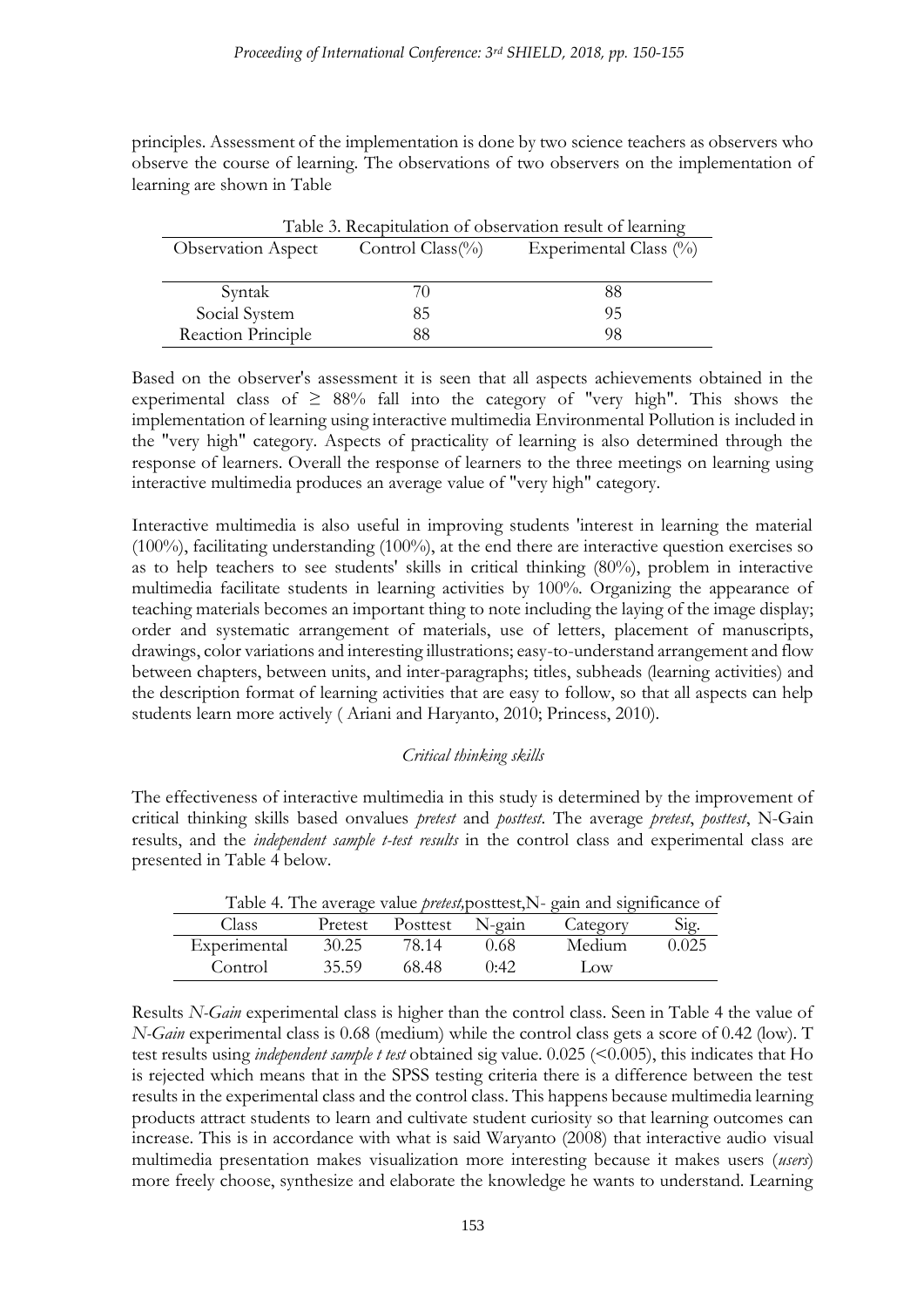with interactive multimedia accommodates students who are slow to receive lessons, because computers never get bored, very patient in carrying out instructions as desired.

Exercise questions and *feedback* in the form of scores can help students to improve students' cognitive processes and improve critical thinking skills. This is supported by the statement of Gagne and Briggs (in Munir, 2013) stating that computers as media can provide feedback and affirmation, that is, computer media can help students obtain feedback *(feedback)* on the lesson freely and can stimulate student motivation by affirmation positive given when students give answers. Example of interactive multimedia display can be seen in Figure 1.



**Figure 1. Interactive multimedia assignment appearance**

#### *Self efficacy self-efficacy self-*

efficacy aims to obtain self-efficacy data of students in the implementation of science learning using non-interactive multimedia in class VII A as control class and class VII C as an experimental class which can be seen in Table 5.

| Table 5. Assessment of self-efficacy students |               |          |               |                     |               |          |               |          |
|-----------------------------------------------|---------------|----------|---------------|---------------------|---------------|----------|---------------|----------|
| Aspects Self                                  | Control Class |          |               | $ClassExperiment\%$ |               |          |               |          |
| Efficacy                                      | $\frac{0}{0}$ | Category | $\frac{0}{0}$ | Category            | $\frac{0}{0}$ | Category | $\frac{0}{0}$ | Category |
|                                               | Early         |          | End           |                     | Early         |          | End           |          |
| Magnitude                                     | 45.40         | Medium   | 71.44         | Medium              | 45.60         | Medium   | 83.70         | High     |
| High-Strength                                 | 46.65         | Medium   | 73.08         | Medium              | 45.79         | Medium   | 83.24         | High     |
| generality                                    | 45.40         | Medium   | 69.83         | Medium              | 43.97         | Medium   | 85.63         | High     |

Based on students' self-efficacy ratings for all aspects*(magnitude,strenght and*generality)in the control group before treated (initial) the percentage of entry in the "moderate" category, after receiving the treatment percentage is still in the medium category, but the percentage of selfefficacy of the control class students increases.

#### **4. CONCLUSION**

Based on the description of the discussion can be concluded that interactive multimedia, 1) practical views of the implementation of interactive multimedia in learning, excellent teacher